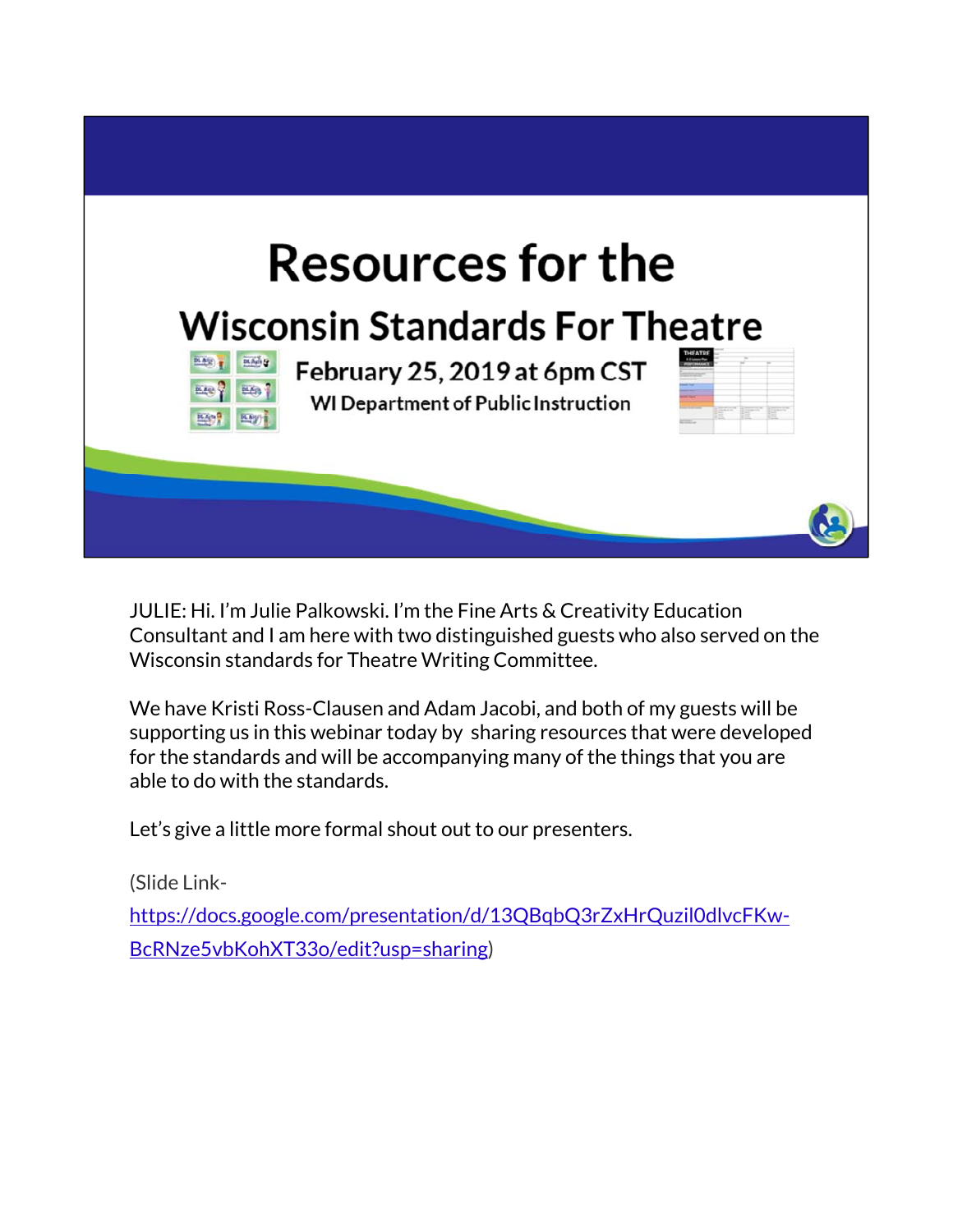

JULIE: Kristi Ross-Clausen is the Alliance for Wisconsin Theatre Educators President. Hi Kristi.

KRISTI: Hello.

JULIE: Adam Jacoby is the Executive Director of the Wisconsin High School Forensics Association. Hi Adam.

ADAM: Good evening everyone .

JULIE: So including myself, the presenters and I, Adam and Kristi, will be sharing some information for you today.

We hope you find it useful. It all complements the wonderful work of the writing team, the work that was recently adopted by the WIsconsin Department of Public Instruction through our State Superintendent's Office in December 2018. That is the Wisconsin Standards for Theatre and we are very excited.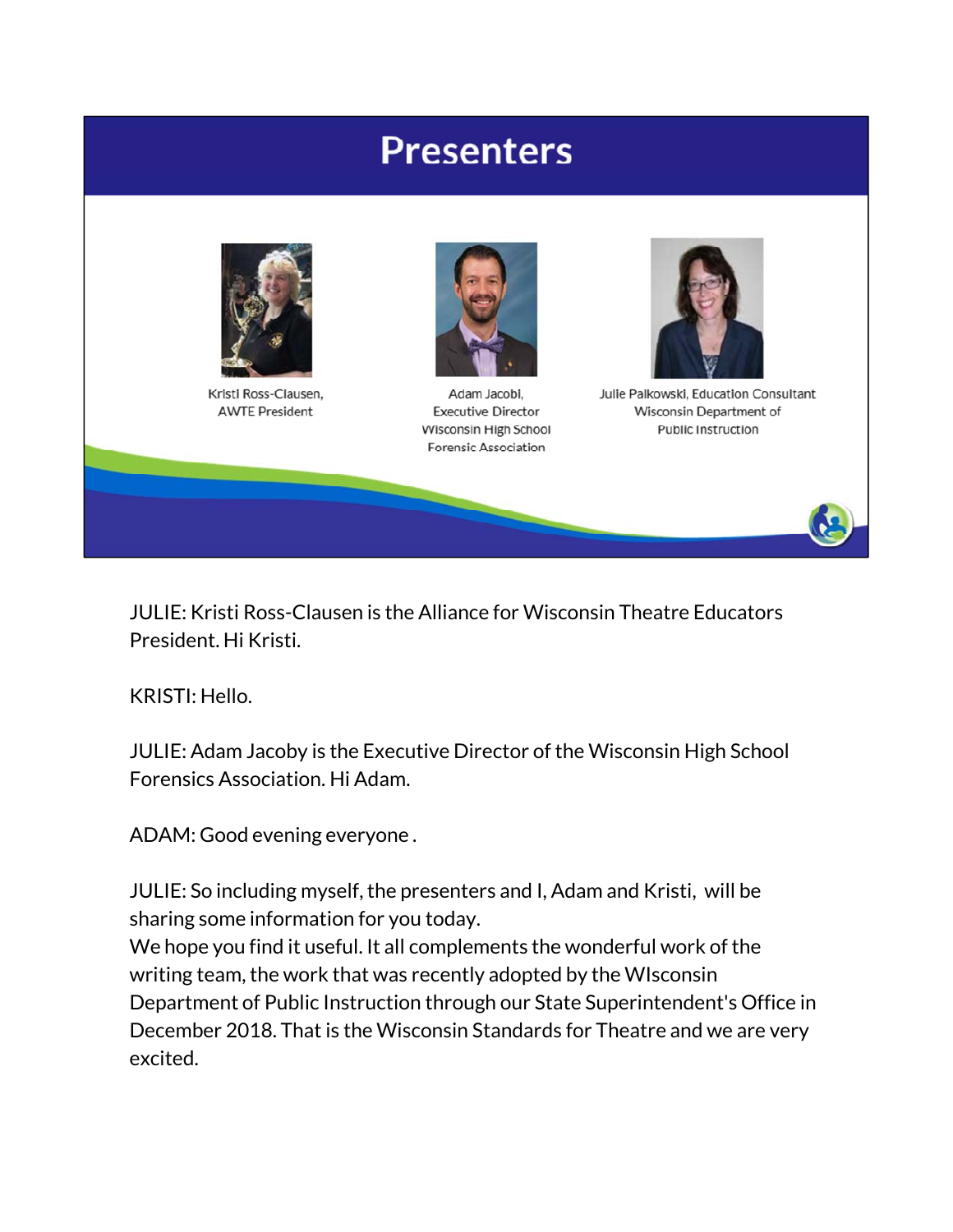## **Wisconsin Standards for Theatre**



The Wisconsin Department of Public Instruction Wisconsin Standards for Theatre provides a foundational framework that identifies what students should know and be able to do in theatre. (Link to adopted standards)

JULIE: That particular work provides a foundational framework. It identifies what students should know and be able to do.

I am going to hand this over to Adam to tell us a little more about the standards, as far as the philosophy and documents to support the work.

ADAM: Absolutely. This was a really dynamic team that we had the privilege to work with. For more on that you can consult the last pre-recorded webinar that we did last month, January 19. Just as a quick summary we are really lucky in Wisconsin to consider theatre as part of the arts in general and something that our department of public instruction embraces. We talk about how theatre is part of that comprehensive education that we want Wisconsin students to have. Not all school districts and schools have formal classes in theatre, but most empower kids in some which way of form to experience theatre and these standards are meant to help any teacher that is advising students even in an after school play or a one-act with an interscholastic, oneact Wisconsin Festival contest series for all.

(3 minutes 20 seconds)

The standards really seek to help students to build their skills and knowledge through experience, theatrical activities with the artistic processes of creating, performing, responding, and connecting, which come directly from the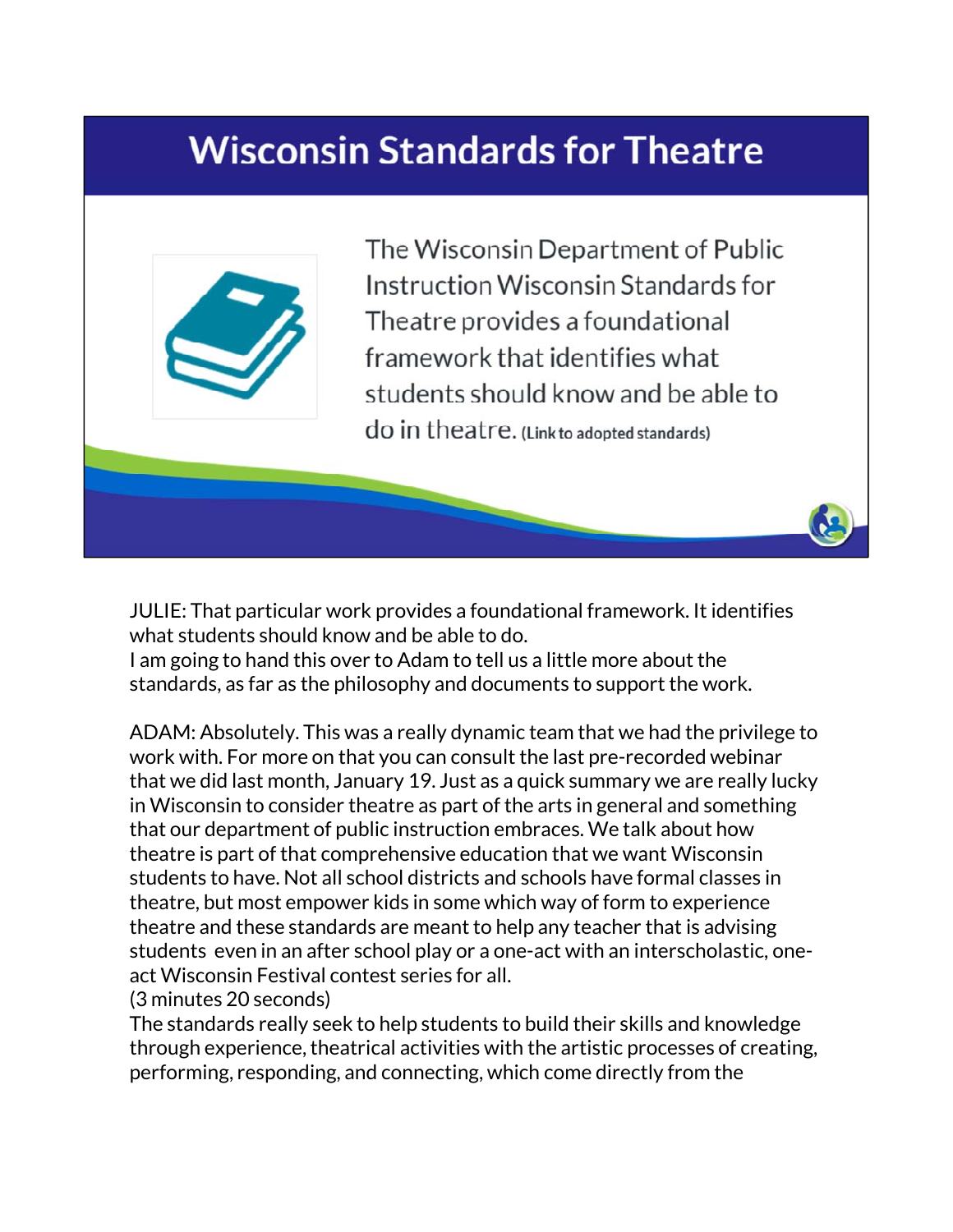National Core Arts Standards. The artistic processes really are the foundational set of skills and knowledge that will help make students college and career ready through their experiences in theatre.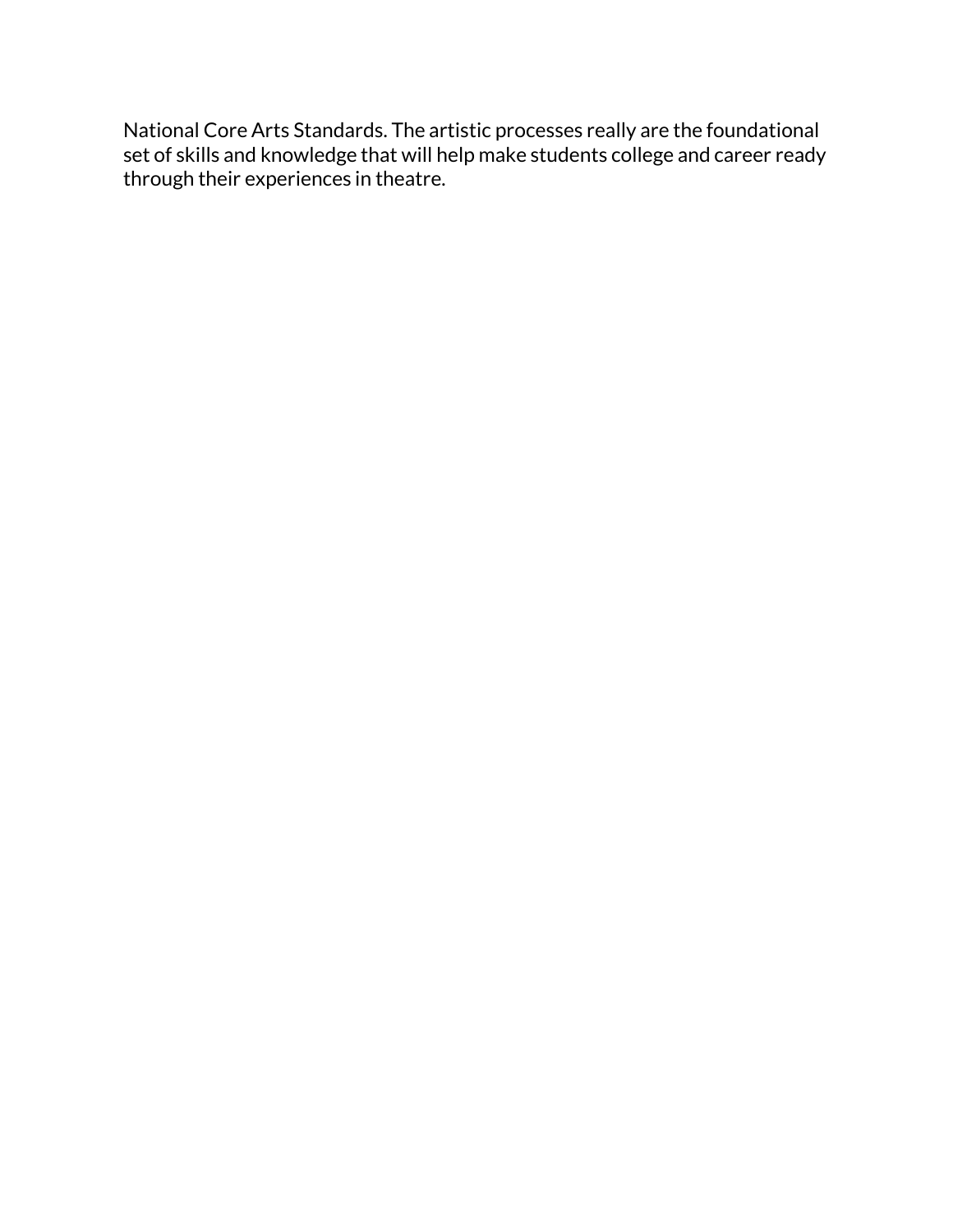### **Two Theatre Strands**



JULIE: Kristi, I going to move our…. I will go back a slide. I will try to move this (presenter pictures) over so that people can see exactly what you are going to share with us in a few seconds. There you go. . the slide.

KRISTI: OK, so we have two strands to our theatre standards, one is Theatre Performance, which the old standards talked about in great depth,. We also felt production, the behind the scenes things done like PR, and with house management, those are equally important to having a successful theatrical production. So we included a Theatre Production strand that talks about things like lighting, sound, stage management, and costume design amongst other things.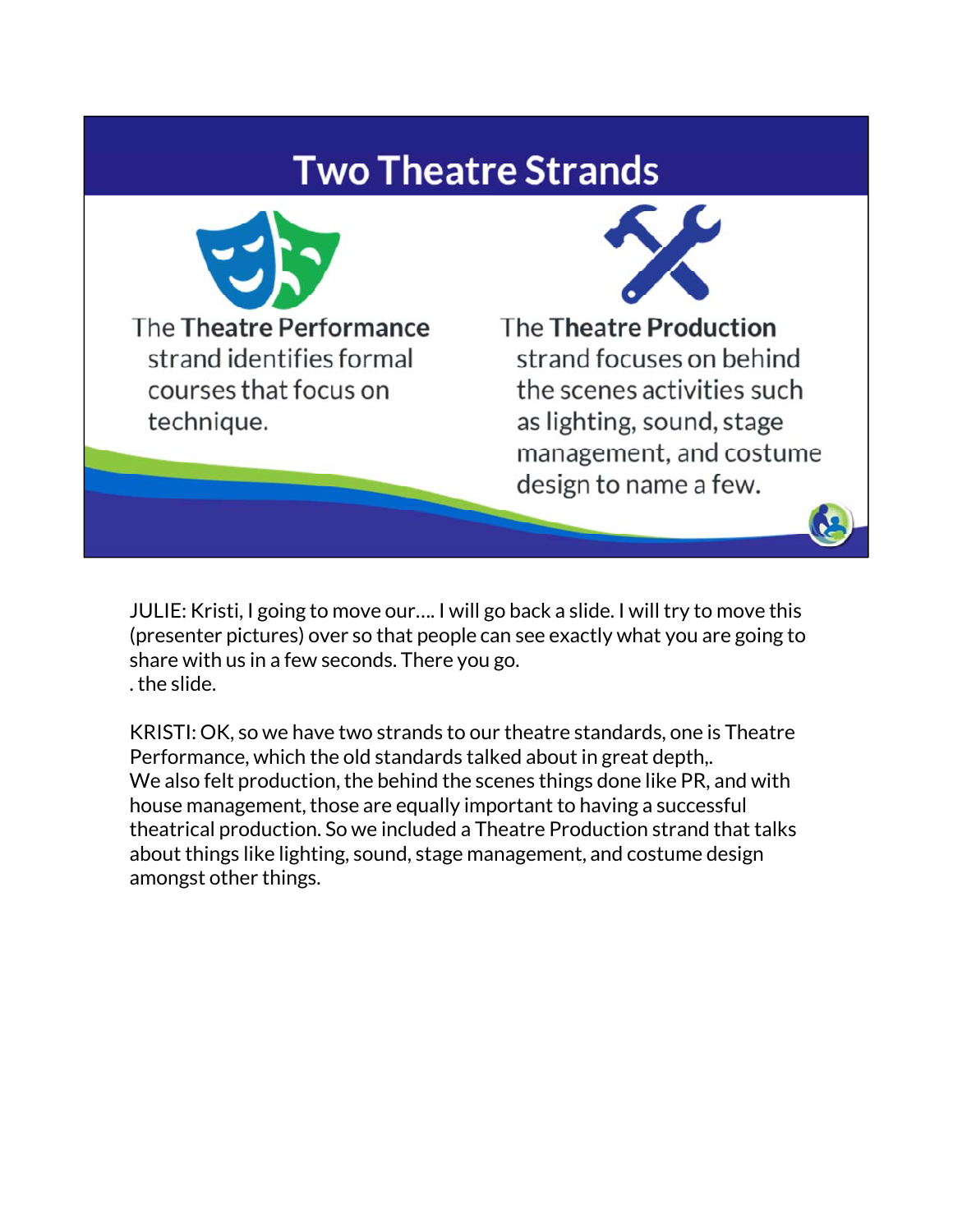# **Theatre Standards Resources**

| <b>Mandard #1 - Create</b><br><b>Grade Tabs</b><br><b>London EX - Partners</b><br><b><i><u><u><b>Intelact #3 - Respond</b></u></u></i></b><br><b>Standard BE - Connect</b><br>Disclofinary Literacy Connection<br>Reading Installat, unrest linears<br>Reading installation solicity, Imaged<br>Realize installon needs, imaged<br>The country bright have seen<br>T Telefong brings buss, wants<br>Winding Stoph GAL INVER<br>Speering<br>Spaning<br><b>Speaking</b><br><b>Halling</b><br><b>Distants</b><br>Statement<br><b>Lesson Example</b><br><b>Thinking</b><br>1 Passing<br><b>Barbonn</b><br><b>1 Parkentin</b><br>1 Facturering<br>Lesson Procedure -<br>Writish is the lesson ander? | <b>Lesson Plan Templates</b><br>$\bullet$ K-2, 3-5, 6-8, & 9-12th | Lesson Objective -<br>What do you want students to know and he able to<br>Expendial Questionhor learning and an't<br>Carl Mahamerd for student focus<br>Vocabulary for the Lesson |  |  |
|-------------------------------------------------------------------------------------------------------------------------------------------------------------------------------------------------------------------------------------------------------------------------------------------------------------------------------------------------------------------------------------------------------------------------------------------------------------------------------------------------------------------------------------------------------------------------------------------------------------------------------------------------------------------------------------------------|-------------------------------------------------------------------|-----------------------------------------------------------------------------------------------------------------------------------------------------------------------------------|--|--|
|                                                                                                                                                                                                                                                                                                                                                                                                                                                                                                                                                                                                                                                                                                 |                                                                   |                                                                                                                                                                                   |  |  |
|                                                                                                                                                                                                                                                                                                                                                                                                                                                                                                                                                                                                                                                                                                 |                                                                   |                                                                                                                                                                                   |  |  |
|                                                                                                                                                                                                                                                                                                                                                                                                                                                                                                                                                                                                                                                                                                 | • 9-12th Production                                               |                                                                                                                                                                                   |  |  |
|                                                                                                                                                                                                                                                                                                                                                                                                                                                                                                                                                                                                                                                                                                 |                                                                   |                                                                                                                                                                                   |  |  |
|                                                                                                                                                                                                                                                                                                                                                                                                                                                                                                                                                                                                                                                                                                 |                                                                   |                                                                                                                                                                                   |  |  |

JULIE: And so along with the incredible standards that were developed we have continued to develop some resources that go with those standards. We have some example lessons. We have a set of lesson templates that were created for you to consider in your use with the Wisconsin Standards for Theater 2018. As well as some disciplinary literacy tools which we think would be very helpful in what you do with students in your classrooms. There are pull downs for the standards in the disciplinary literacy tools for you to identify in your lesson plan. And we have several templates, as I said, which are posted on this slide and linked to the specific areas. Let's go to see some examples.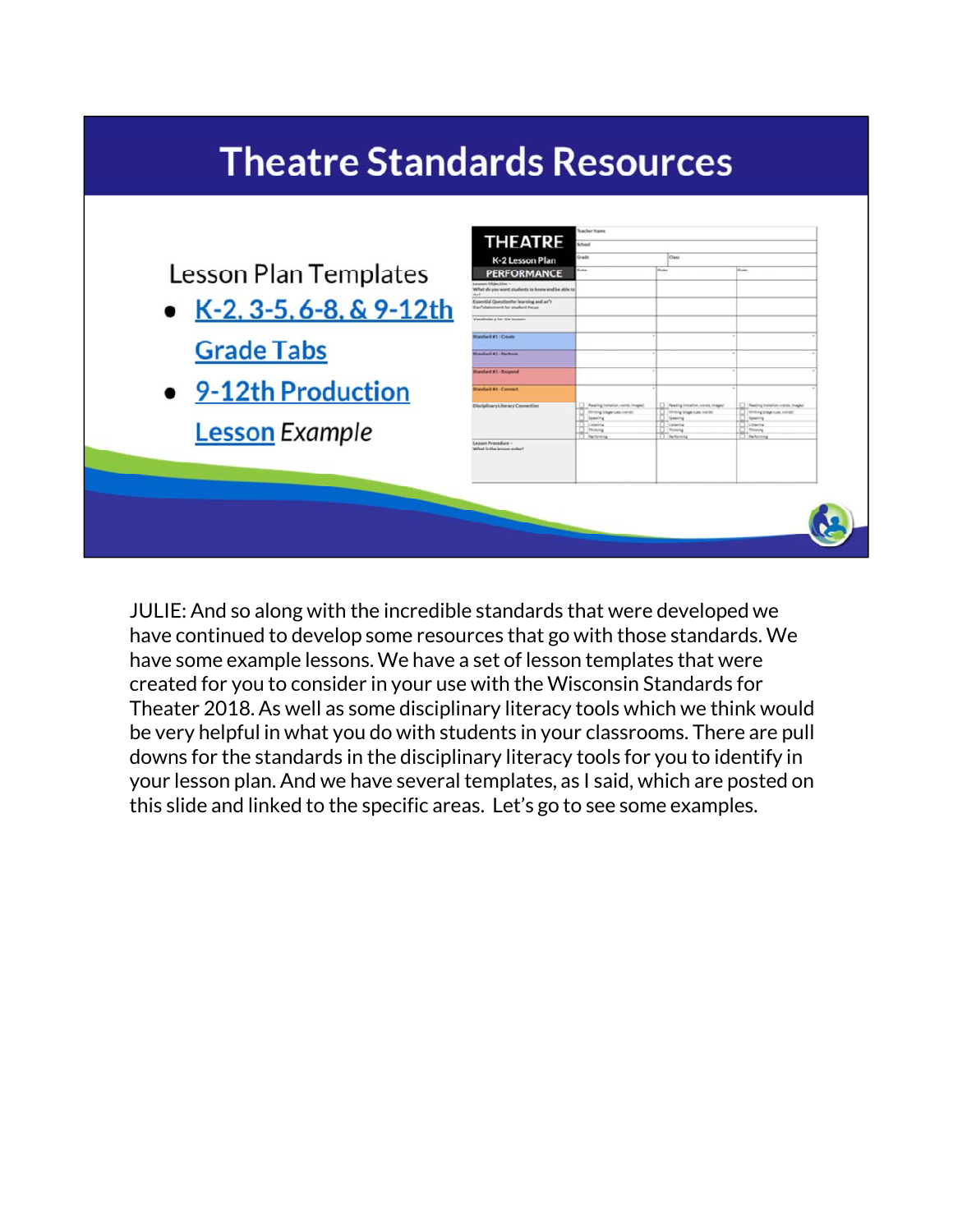

(5 minutes 5 seconds) JULIE: Adam can talk a little bit about some things here.I'm going to move us (online pictures on screen) over so we don't block the slides. Go ahead, sorry.

ADAM:Can we move a slide forward?

JULIE: Yes. Absolutely.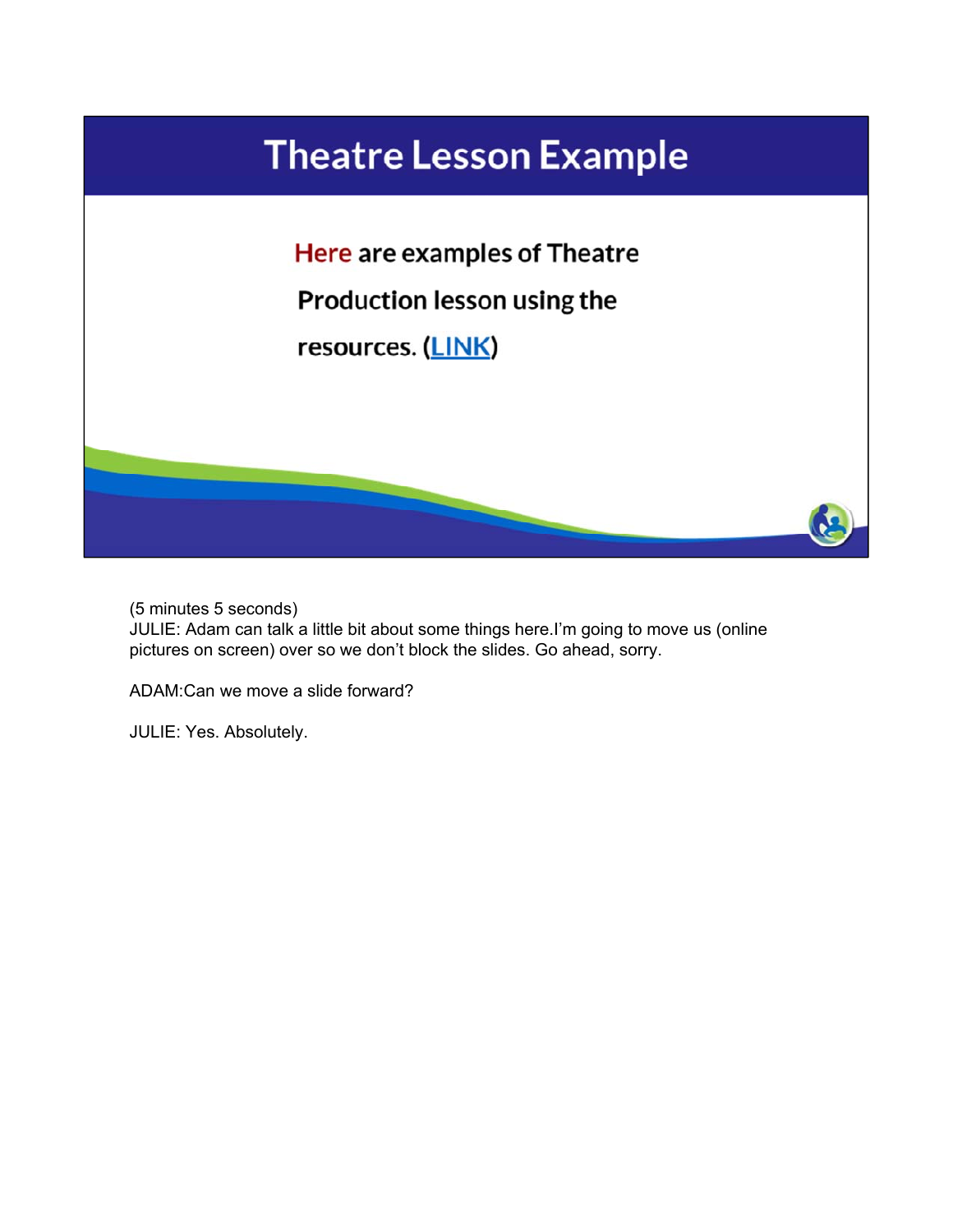

(5 minutes 27 seconds) JULIE:.Here we go. Is that OK?

ADAM: One more. OK, so if you go to this amazing web page that Julie put together for theatre educators around the state.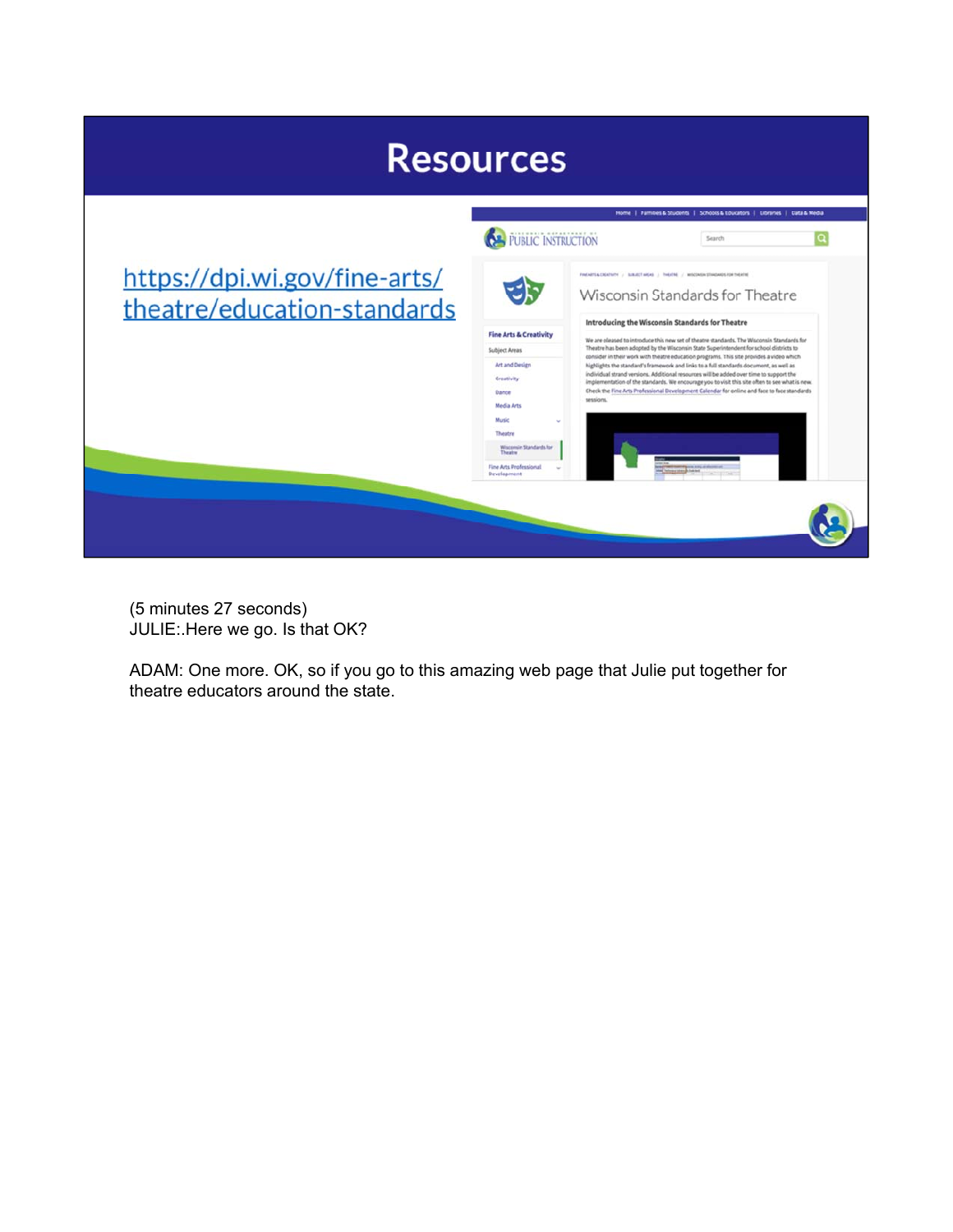

ADAM: So when I say theatre educators, I am including the music teacher who might be asked to direct a play or the math teacher who is helping with the one-act contest and these resources not only help with curricular guides for theatre and lesson plan templates, but all kinds of other links and valuable resources.

The first time I visited the page, I just kind of got lost in the learning. It's kind of like when I was a kid and I would page through the encyclopedia and I would be looking for one thing, but I would stop along the way to look at other things and Julie has done a fantastic job with that.

The thing with lesson plans is we don't always have to think of them as being for formal classroom lessons in a class titled theatre, acting, or tech. It could be just something elements that a teacher might pick up and introduce students to as part of after school theatre. If we actually look at the example that Kristi put together, we can probably kick it over to her to talk a little about how she used the template and that whole process and how easy it was to link to the standards.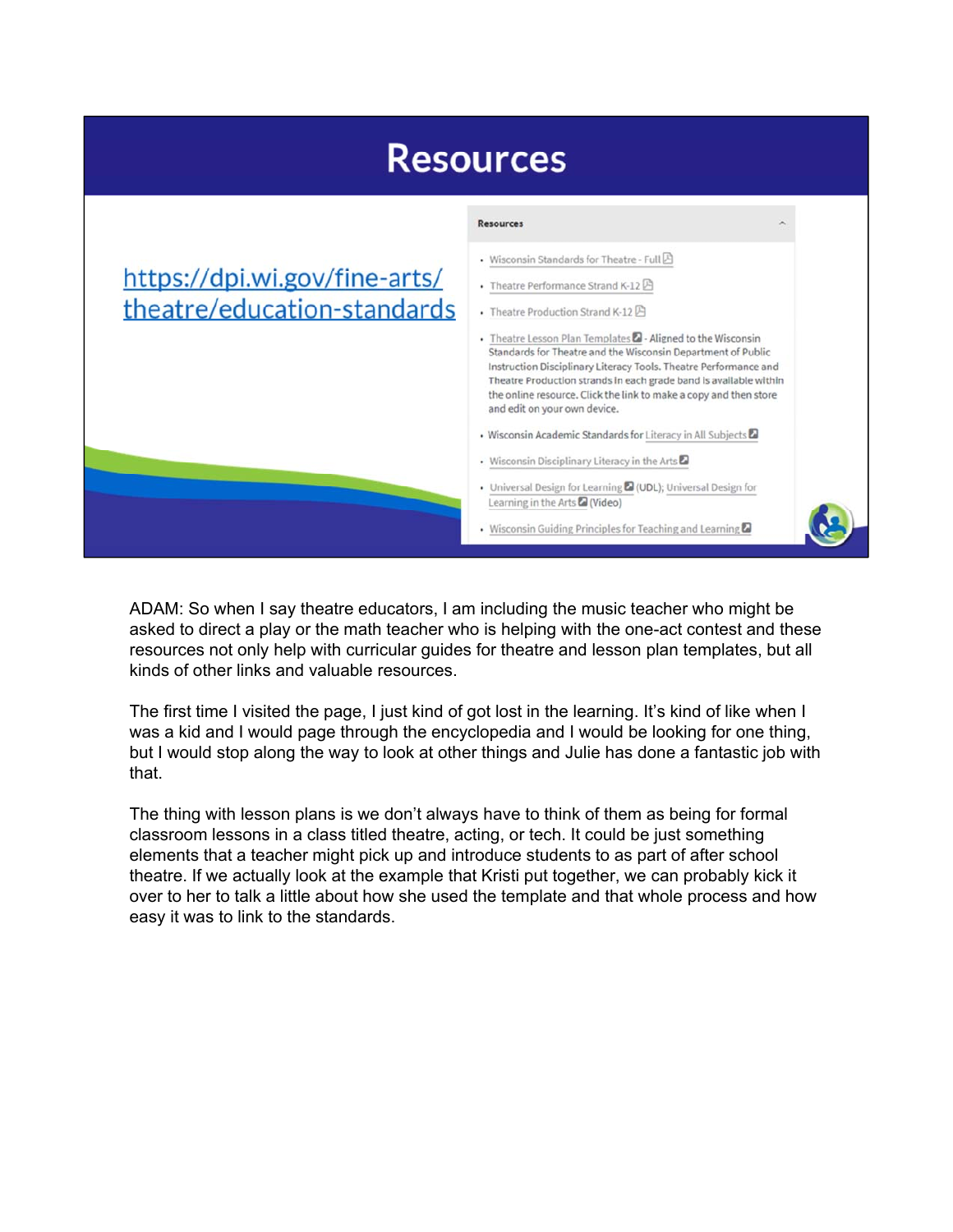|   |                                                                               | <b>Resources</b>                                                                                                                                                                                                      |                                                                                                                                                                                                                       |                                                                                                                                                            |
|---|-------------------------------------------------------------------------------|-----------------------------------------------------------------------------------------------------------------------------------------------------------------------------------------------------------------------|-----------------------------------------------------------------------------------------------------------------------------------------------------------------------------------------------------------------------|------------------------------------------------------------------------------------------------------------------------------------------------------------|
|   |                                                                               | $\rightarrow$                                                                                                                                                                                                         | D<br>z.                                                                                                                                                                                                               | $\sim$<br>$\alpha$                                                                                                                                         |
|   | <b>THEATRE</b>                                                                | Kristi Ross-Clausen<br>Anytown HS                                                                                                                                                                                     |                                                                                                                                                                                                                       |                                                                                                                                                            |
|   | 9-12 Lesson Plan                                                              |                                                                                                                                                                                                                       | 9-12 Intro Tech Theatre                                                                                                                                                                                               |                                                                                                                                                            |
| × | <b>PRODUCTI ON</b>                                                            | Wednesday                                                                                                                                                                                                             | Thursday                                                                                                                                                                                                              | Friday                                                                                                                                                     |
|   | Lesson Objective -<br>What do you want students to know and be able to<br>do? | Program a sequence of 5 cues on the ETC ION 1d Tech a sequence of 5 cues using the ETC ION                                                                                                                            |                                                                                                                                                                                                                       | Demonstrate a sequence of 5 cues using ETC IO                                                                                                              |
|   | Essential Questionfor learning and an'l<br>Can'statement for student focus    | I can program a sequence of cues on the ION                                                                                                                                                                           | I can run a sequence of cues on the ICIN                                                                                                                                                                              | I can run my cues for others and others can do ti                                                                                                          |
|   | Vocabulary for the Lesson                                                     | Cue, record, go-to, out, full, channel, intensity                                                                                                                                                                     |                                                                                                                                                                                                                       | GO!, Hold                                                                                                                                                  |
|   | Standard #1 - Create                                                          | Collaboration - Collaborate as a creative<br>team with specified roles to make artistic.<br>interpretive choices in a devised or scripted<br>work.                                                                    | Collaboration - Collaborate as a creative<br>team with specified roles to make artistic.<br>interpretive choices in a devised or<br>scripted work.                                                                    |                                                                                                                                                            |
|   | Standard #2 - Perform                                                         | Tools & Technology Use - Operate<br>machinary/tools and/or control boards<br>safely and as directed under supervision of<br>a teacher/professional technician to<br>support production elements of a theatre<br>work. | Tools & Technology Use - Operate<br>machinery/tools and/or control boards<br>safely and as directed under supervision of<br>a teacher/professional technician to<br>support production elements of a theatre<br>work. | Design Exacution - Exacute a specific<br>production role safety and within overall<br>script/technical requirements for a school<br>or public performance. |
|   | Standard #3 - Respond                                                         |                                                                                                                                                                                                                       | Analysis - Critically analyze the<br>effectiveness of design and technical<br>elements for a theatrical production.                                                                                                   | Raflection - Assess personal participation<br>in a production through constructive<br>critique using precise theatre vocabulary.                           |
|   | <b>Standard #4 - Connect</b>                                                  |                                                                                                                                                                                                                       |                                                                                                                                                                                                                       |                                                                                                                                                            |

JULIE: Excellent. Here you go Kristi.

KRISTI: The template is a little confusing when you first look at it. It is actually eight templates in one. So you want to go down to the bottom of the page and make sure that you choose the correct template that covers the grade range you are working with and whether its for production or performance.

So, I talked earlier about there being two strands, performance and a production strand, those are further broken down in four different grade bands.

So, this is for theatre high school level and this is a sample introductory. The students are working on programming light boards. They already know how to do basic cues. This is a chance for them to write a mini show, do the tech on it, and then demonstrate to their peers and to evaluate each other. A big part of theatre is working together with the other people in the room. So, you may think you have a great light sequence, but the scenic designer may see that you don't. Your costume designer might have a suggestion for a color you haven't thought about. This gives them a chance to incorporate a variety of collaborative elements along with the simple plugging into a computerized light board.

So, I have it divided up into three separate days, a Wednesday, Thursday, and Friday, or Monday, Wednesday, Friday, or however your school works. Often, theatre courses are taught in a semester basis or a trimester basis, so, again it's flexible.

The blank boxes you got here, can anything in them really. You can go into them and edit them to be whatever you want. That is one of the great things of how this thing got put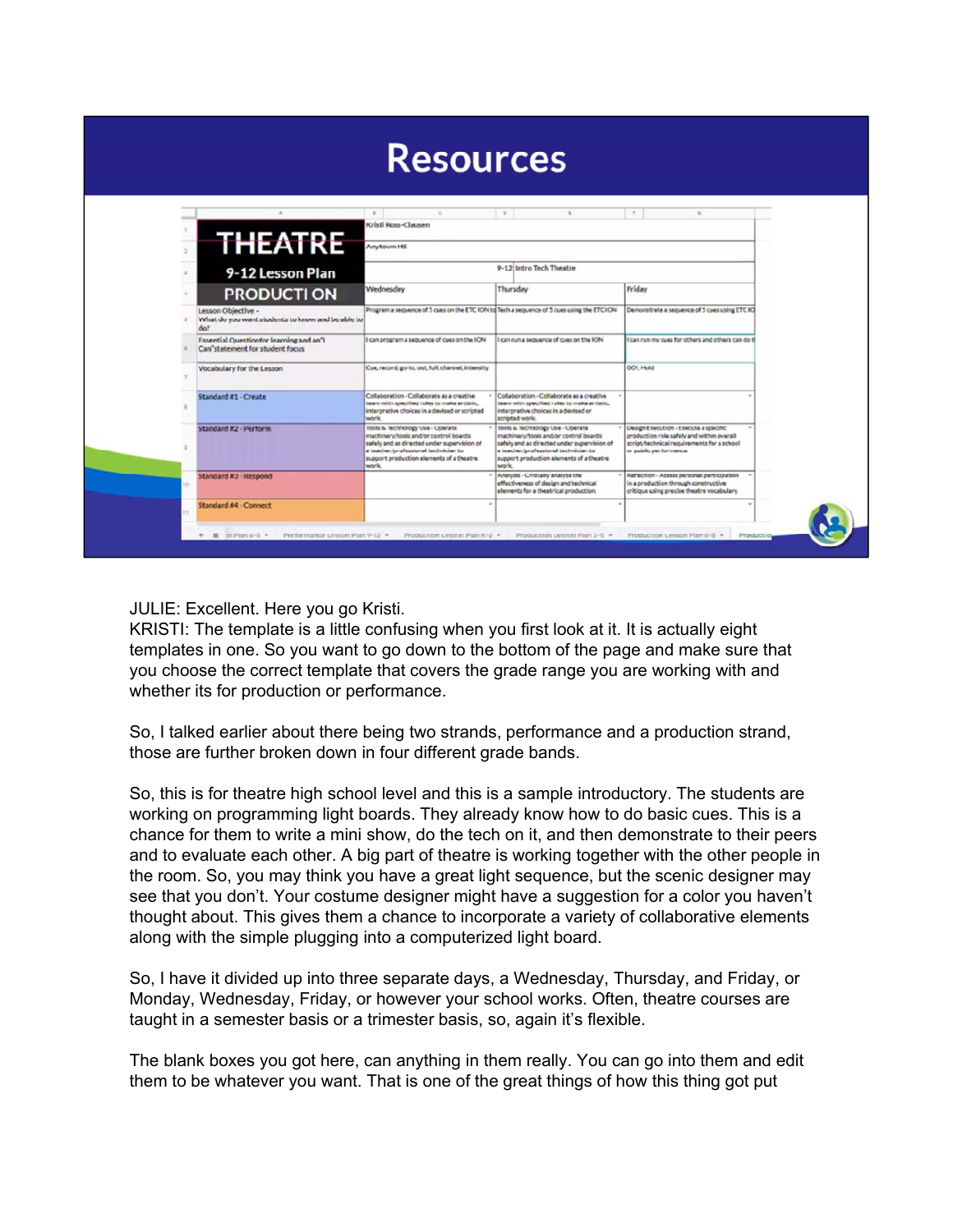#### together.

On the first day, they are going in to programming a sequence of five light cues and so this doesn't have to be fancy. It's just lights up; three different things happen; lights fade out. I like putting kids in pairs when they are working on a lighting board because they can help each other, look at things, while the other person is typing in the numbers and the board's big enough so it can be shared comfortably between two people, unlike a laptop where it's just individual. I'll also say that ETC has software that you can download for free that emulates this, so you could do this as individual projects and then have them put it together on the board later.

Example of what the Essential QUestion is: Can I program a sequence of cues? Vocabulary, and then the standards themselves, and these are in pull down menus.I mentioned before that this is collaborating. (audio break)

There is a text, but there is text. They are not managing anything, so it's just collaboration for that one. Performance - they are using tools in technology. If you click on the drop down for that, you will se that we have the different items that you can possibly suggest. It's not a public presentation, but you could say that on friday it could be, because friday might be an evaluation in the classroom setting.

So, you pick the things that are there This saves you time as a teacher. We know time is your most precious resource, so you can go in, enter the information, highlight the standards you want, and you have all that information you can use as your reference or give to your principal or superintendent or whoever is looking at the information from your lesson plans.

So, that is how the format works. Pretty simple, there are three days worth in each, but it's very easy to make copies of it and you can just cut and paste or add additional lines to it if you want to do it a week at a time.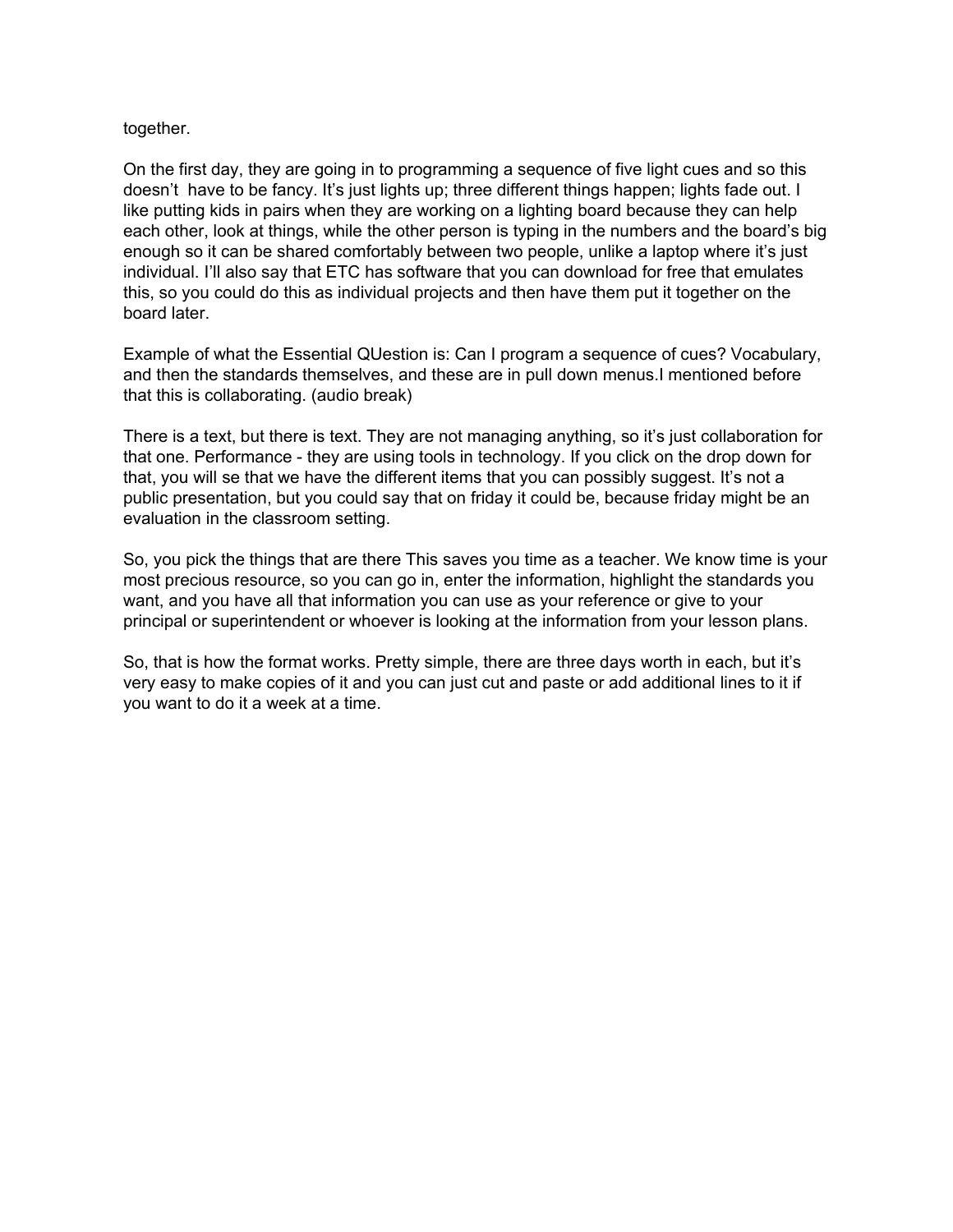|  |                                                                               | <b>Resources</b>                                                                                                                                                                                                      |              |                                                                                                                                                                                                              |                                                                                                                                                            |
|--|-------------------------------------------------------------------------------|-----------------------------------------------------------------------------------------------------------------------------------------------------------------------------------------------------------------------|--------------|--------------------------------------------------------------------------------------------------------------------------------------------------------------------------------------------------------------|------------------------------------------------------------------------------------------------------------------------------------------------------------|
|  |                                                                               | $\qquad \qquad \qquad \qquad \qquad$<br>$\sim$                                                                                                                                                                        | $\mathbb{D}$ | z.                                                                                                                                                                                                           | $\sim$<br>$\alpha$                                                                                                                                         |
|  | <b>THEATRE</b>                                                                | Kristi Ross-Clausen<br>Anytown HS                                                                                                                                                                                     |              |                                                                                                                                                                                                              |                                                                                                                                                            |
|  | 9-12 Lesson Plan                                                              |                                                                                                                                                                                                                       |              | 9-12 Intro Tech Theatre                                                                                                                                                                                      |                                                                                                                                                            |
|  | <b>PRODUCTI ON</b>                                                            | Wednesday                                                                                                                                                                                                             | Thursday     |                                                                                                                                                                                                              | Friday                                                                                                                                                     |
|  | Lesson Objective -<br>What do you want students to know and be able to<br>do? | Program a sequence of 5 cues on the ETC ION to Tech a sequence of 5 cues using the ETC ION                                                                                                                            |              |                                                                                                                                                                                                              | Demonstrate a sequence of 5 cues using ETC IO                                                                                                              |
|  | Essential Questionfor learning and an''l<br>Can'statement for student focus   | I can program a sequence of cues on the ION                                                                                                                                                                           |              | I can run a sequence of cues on the ICIN                                                                                                                                                                     | can run my cues for others and others can do ti                                                                                                            |
|  | Vocabulary for the Lesson                                                     | Cue, record, go-to, out, full, channel, intensity                                                                                                                                                                     |              |                                                                                                                                                                                                              | GO!, Hold                                                                                                                                                  |
|  | Standard #1 - Create                                                          | Collaboration - Collaborate as a creative<br>team with specified roles to make artistic.<br>interpretive choices in a devised or scripted<br>work.                                                                    |              | Collaboration - Collaborate as a creative<br>team with specified roles to make artistic.<br>interpretive choices in a devised or<br>scripted work.                                                           |                                                                                                                                                            |
|  | Standard #2 - Perform                                                         | Tools & Technology Use - Operate<br>machinary/tools and/or control boards<br>safely and as directed under supervision of<br>a teacher/professional technician to<br>support production alements of a theatre<br>work. | work.        | Tools & Technology Use - Operate<br>machinery/tools and/or control boards<br>safely and as directed under supervision of<br>a teacher/professional technician to<br>support production elements of a theatre | Design Execution - Execute a specific<br>production role safely and within overall<br>script/technical requirements for a school<br>or public performance. |
|  | Standard #3 - Respond                                                         |                                                                                                                                                                                                                       |              | Analysis - Critically analyze the<br>effectiveness of design and technical<br>elements for a theatrical production.                                                                                          | Raflection - Assess personal participation<br>in a production through constructive<br>critique using precise theatre vocabulary.                           |
|  | <b>Standard #4 - Connect</b>                                                  |                                                                                                                                                                                                                       |              |                                                                                                                                                                                                              |                                                                                                                                                            |

JULIE: There are some other components within the lesson plan template to use. So, if your district is heavily involved with literacy components, disciplinary literacy is the particular focus that the state of Wisconsin promotes. It's basically looking at reading, writing, speaking, listening, thinking, and performing within the context of whatever content area you are exploring. So, whether it's theatre, art, music, science, the reading would include the notations which may include lighting cues, words, images, scripts, whatever. We put that in there, For example, students may be responsible for writing staging cues or blocking, and so those tend to look a little different than just the words on a page. We wanted to make sure we accounted for that in disciplinary literacy connections.

Teachers can also put in your procedure, lesson order, your assessment methods, which Kristi has done, as far as what students will be able to know and do and how they will demonstrate their knowledge.

The reflections at the very end of the lesson, allows you to think about the lesson and what you may modify in the future and it's also a great tool, that if you need to show evidence of your practice to your principal or your administrator, or your coach, this could be used as that kind of tool, especially since there is a reflection element at the very end. We are hoping that you find this useful. This is an adaptable tool and if you find you need to adapt it even more, you can always give me a call or an email. I have in the past, adapted and worked with teachers to help tailor based on the needs of their classroom. Any thing else Kristi or Adam about make this?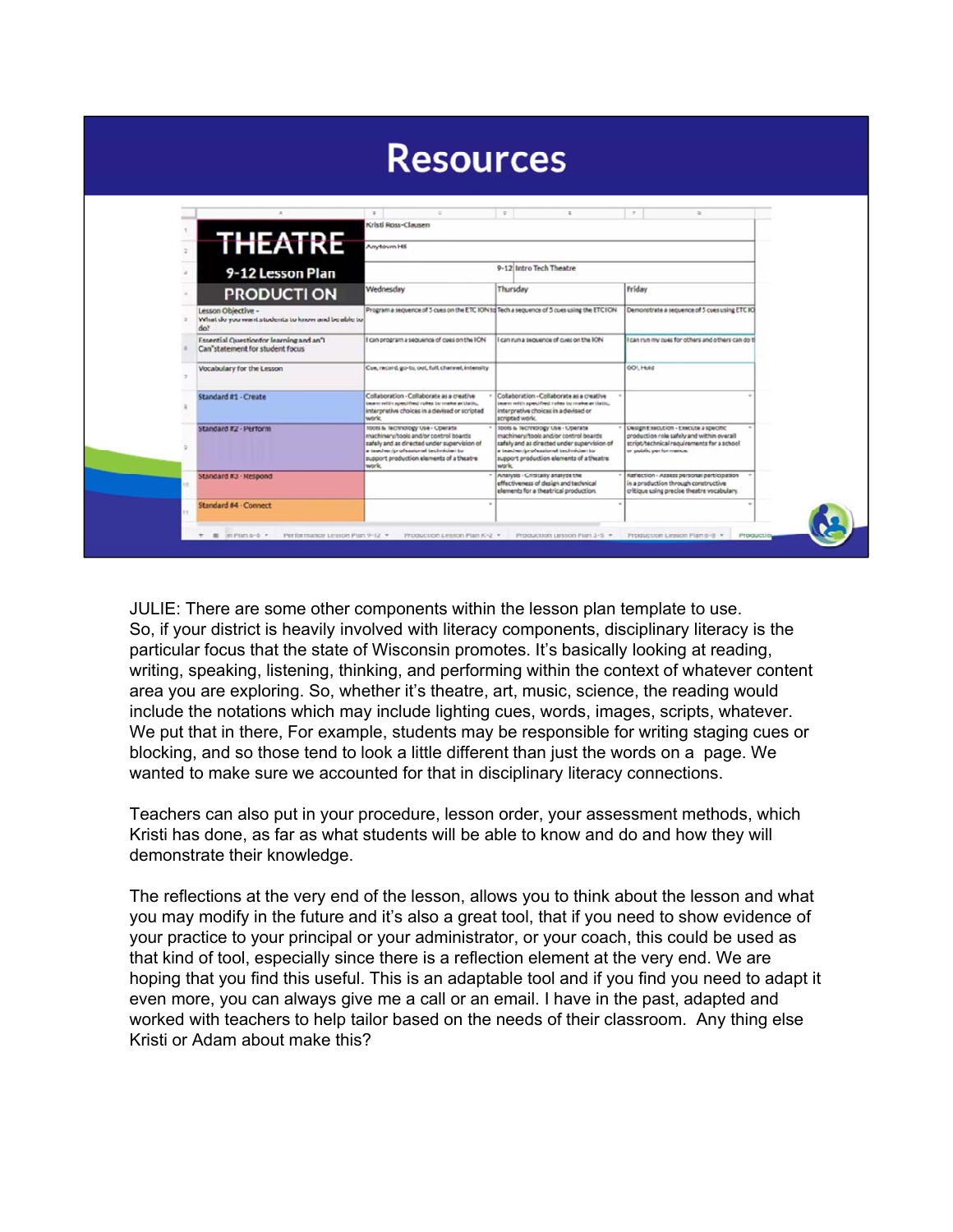|   |                                                                             | <b>Resources</b>                                                                                                                                                                                                      |                                                                                                                                                                                                                        |                                                                                                                                                            |
|---|-----------------------------------------------------------------------------|-----------------------------------------------------------------------------------------------------------------------------------------------------------------------------------------------------------------------|------------------------------------------------------------------------------------------------------------------------------------------------------------------------------------------------------------------------|------------------------------------------------------------------------------------------------------------------------------------------------------------|
|   |                                                                             | $\qquad \qquad \qquad \qquad$                                                                                                                                                                                         | $\mathbb{D}$<br>z.                                                                                                                                                                                                     | $\sim$<br>$\alpha$                                                                                                                                         |
|   | <b>THEATRE</b>                                                              | Kristi Ross-Clausen<br>Anytown HS                                                                                                                                                                                     |                                                                                                                                                                                                                        |                                                                                                                                                            |
|   | 9-12 Lesson Plan                                                            |                                                                                                                                                                                                                       | 9-12 Intro Tech Theatre                                                                                                                                                                                                |                                                                                                                                                            |
| × | <b>PRODUCTI ON</b>                                                          | Wednesday                                                                                                                                                                                                             | Thursday                                                                                                                                                                                                               | Friday                                                                                                                                                     |
|   | Lesson Objective -<br>What do you want students to know and be able to      | Program a sequence of 5 cues on the ETC ION 1d Tech a sequence of 5 cues using the ETC ION                                                                                                                            |                                                                                                                                                                                                                        | Demonstrate a sequence of 5 cues using ETC IO                                                                                                              |
|   | Essential Questionfor learning and an''l<br>Can'statement for student focus | I can program a sequence of cues on the ION                                                                                                                                                                           | I can run a sequence of cues on the ICIN                                                                                                                                                                               | can run my cues for others and others can do til                                                                                                           |
|   | Vocabulary for the Lesson                                                   | Cue, record, go-to, out, full, channel, intensity                                                                                                                                                                     |                                                                                                                                                                                                                        | GO!, Hold                                                                                                                                                  |
|   | Standard #1 - Create                                                        | Collaboration - Collaborate as a creative<br>team with specified roles to make artistic.<br>interpretive choices in a devised or scripted<br>work.                                                                    | Collaboration - Collaborate as a creative<br>team with specified roles to make artistic.<br>interpretive choices in a devised or<br>scripted work.                                                                     |                                                                                                                                                            |
|   | Standard #2 - Perform                                                       | Tools & Technology Use - Operate<br>machinary/tools and/or control boards<br>safely and as directed under supervision of<br>a teacher/professional technician to<br>support production alaments of a theatre<br>work. | Tools & Technology Use - Operate<br>machinery/tools and/or control boards<br>safely and as directed under supervision of<br>a teacher/professional technician to<br>support production elements of a theatre.<br>work. | Design Exacution - Exacute a specific<br>production role safely and within overall<br>script/technical requirements for a school<br>or public performance. |
|   | Standard #3 - Respond                                                       |                                                                                                                                                                                                                       | Analysis - Critically analyze the<br>effectiveness of design and technical<br>elements for a theatrical production.                                                                                                    | Raflection - Assess personal participation<br>in a production through constructive<br>critique using precise theatre vocabulary.                           |
|   | <b>Standard #4 - Connect</b>                                                |                                                                                                                                                                                                                       |                                                                                                                                                                                                                        |                                                                                                                                                            |

#### (12 minutes 25 seconds)

KRISTI: Yes. Two things, one is for me there wasn't enough space to write the actual sequence for the lesson, so what I did was added it on to the bottom as an itemized- do A,B,C, kind of thing. So, if I were standing in the classroom teaching, this is what I'm going to look at. It's just a little bit and I can go back and fill in the rest of the information later on. And also for assessment, alot of us use rubric based assessments. You can simply link that into the box there and then have that information to link back to the form.

JULIE: Absolutely, great. Thank you so much.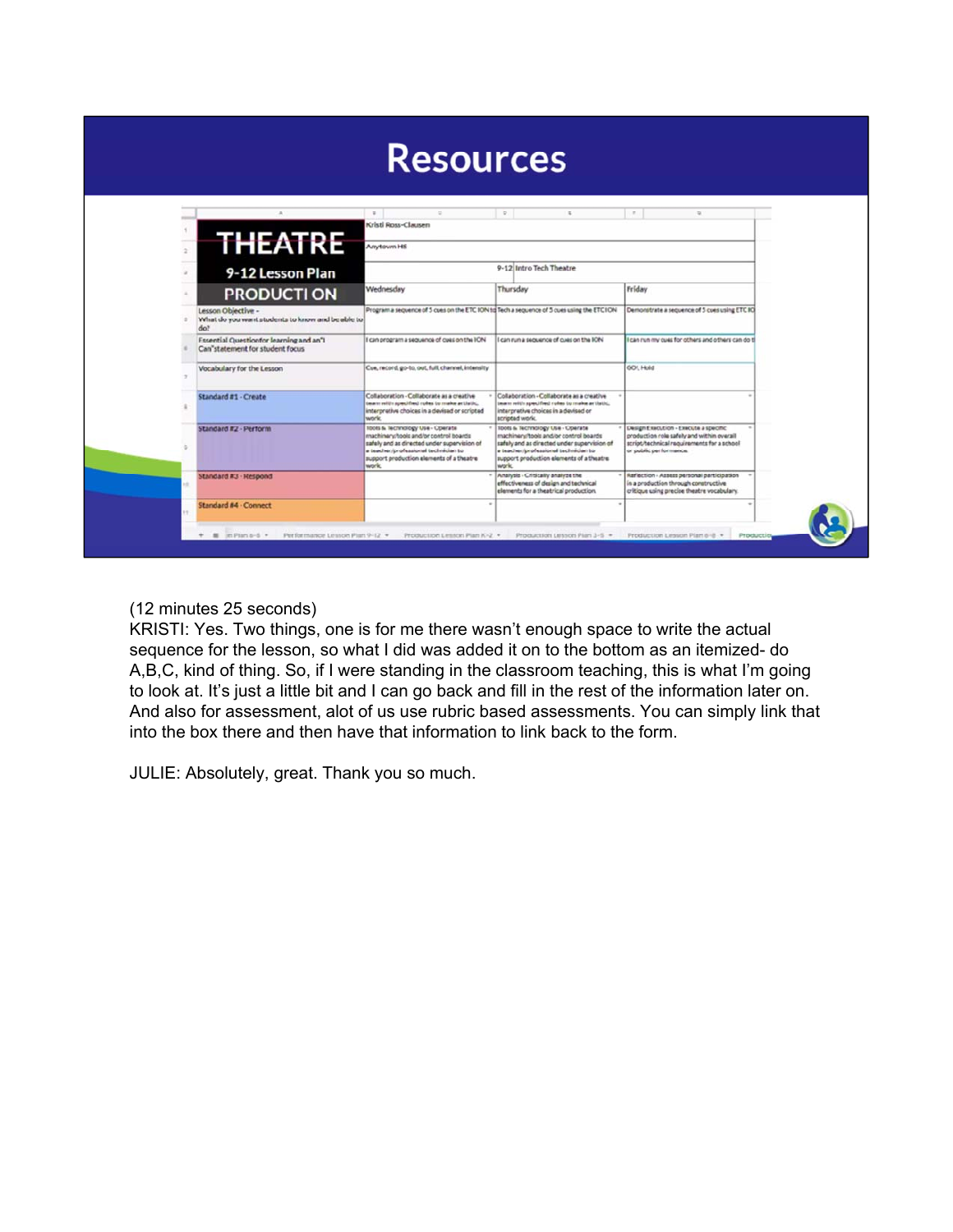

JULIE: When we go back to the "Resources," you will see that "Theatre Lesson Template Plan" is right there. When you click on it, it will ask you to download a copy. That copy can be modified however you wish. You just save it within your own desktop or within your own file system.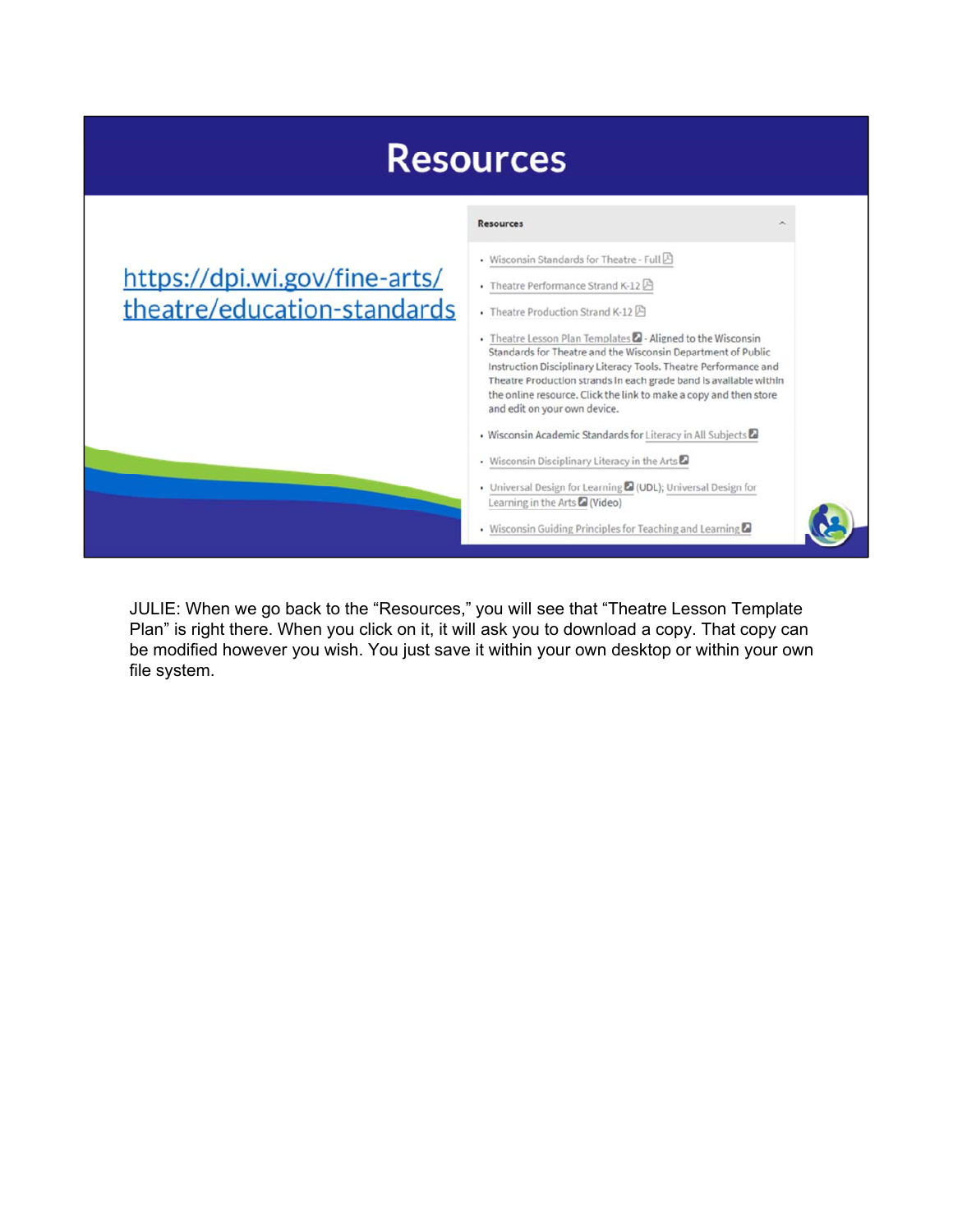

JULIE: We also have copies for the Wisconsin Standards for Theatre- the full version, as well as the production and performance strands versions. So, you can see how you have access to it immediately through that resource section.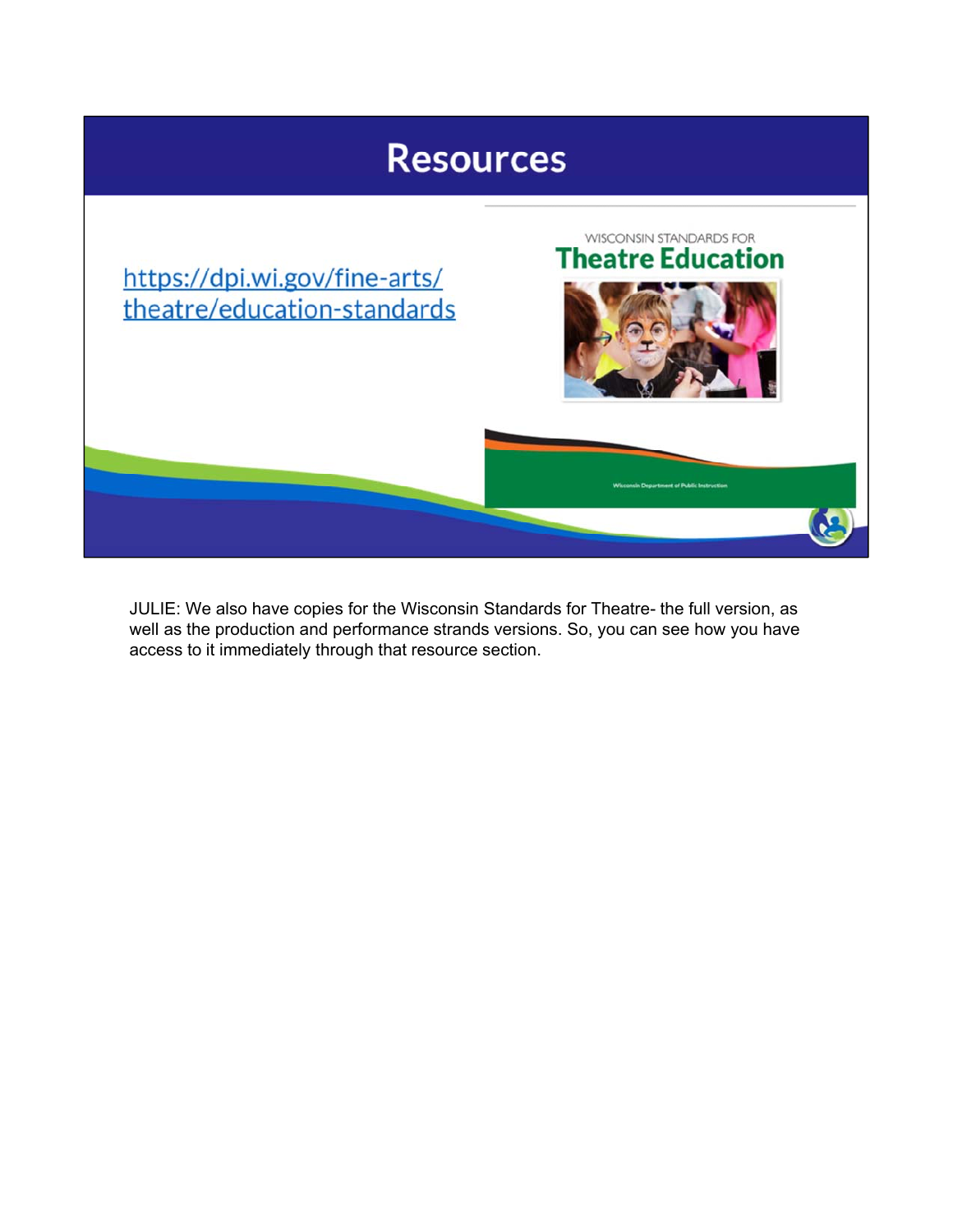

JULIE: And I talked about disciplinary literacy, the link I am hovering over. This provides you with a little more insight about what that entails as far as all subject areas. What you will also notice, and this is very important to the writing team, is that we included Theatre Safety. This is something we continue to contribute to so that people are up-to-date with some of the safest practices for the theatre and things that you can look at whether they are videos, articles, and there are actually experts, including Ms. Kristi, who is an expert in the theatrical safety field across the nation, so she has some articles, as well as videos, and podcasts in there. We definitely wanted to include that for the safety and wellbeing of our students and the teachers that teach them in the theatre area. Any other things that we can highlight with this section?

KRISTI: I've got more information coming from the Alliance Theatre Association about physical facilities. Often times teachers are involved with recommending products or you need to do a remodel of the space or they want your opinion or need to select equipment for a particular show. So, I am trying to get more information about that, that we can add. There is both a state and national organizations that are working on theatre safety specifically in the high schools. It's a place of public assembly and what has happened in the professional level is that the audience has decided to self evacuate. That's not generally what a high school teacher is ready to handle. So, we are trying to put together some information that will help you in those situations.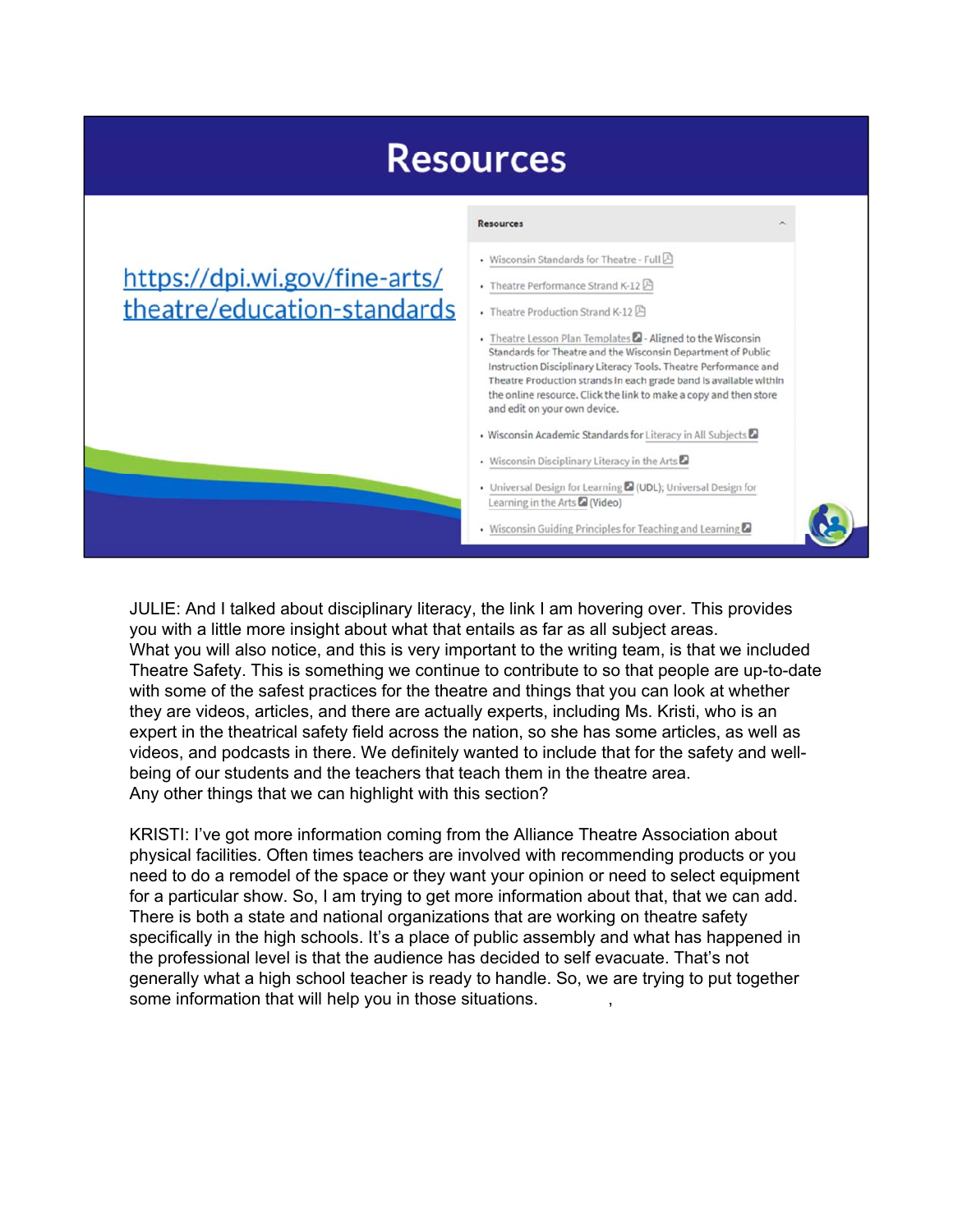### **Resources**

- Universal Design for Learning (UDL);
- Universal Design for Learning in the Arts(Video)

### Universal Design for Learning

"UDL is a scientifically valid framework that provides multiple means of access, assessment, and engagement and removes barriers in instruction to achieve academic and behavioral success for all."

**JULIE: We're going to go back to the slidedeck to see if we have covered everything. So, we have hit this with the standards.**

**Other resources available, this would involve all content areas, includes Universal Design for Learning, which is essentially making sure that we are providing access for all students in all content areas, including theatre. Any student that may have a special need or need some adaptive resources, we talk about that as well as how we can make theatre accessible for all. So, that is what Universal Design for Learning talks about with an arts specific focus. There is a video which also goes with that. It's a nice resource that you can consider.**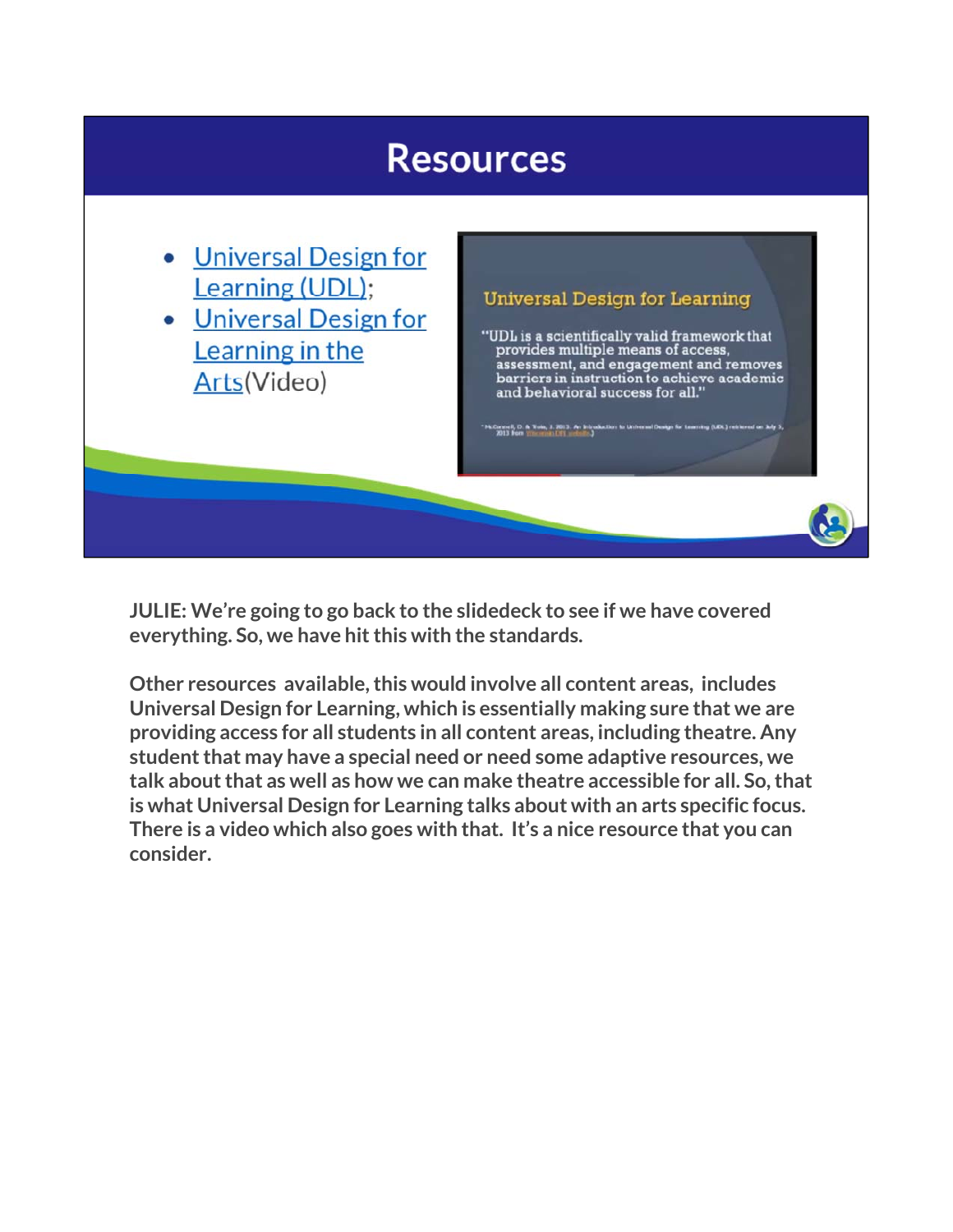

**JULIE:** I did touch upon disciplinary literacy. There are some rubrics for you to see if you need to shape your instruction to fit that. There are videos and an online website. I guess we are close to the end.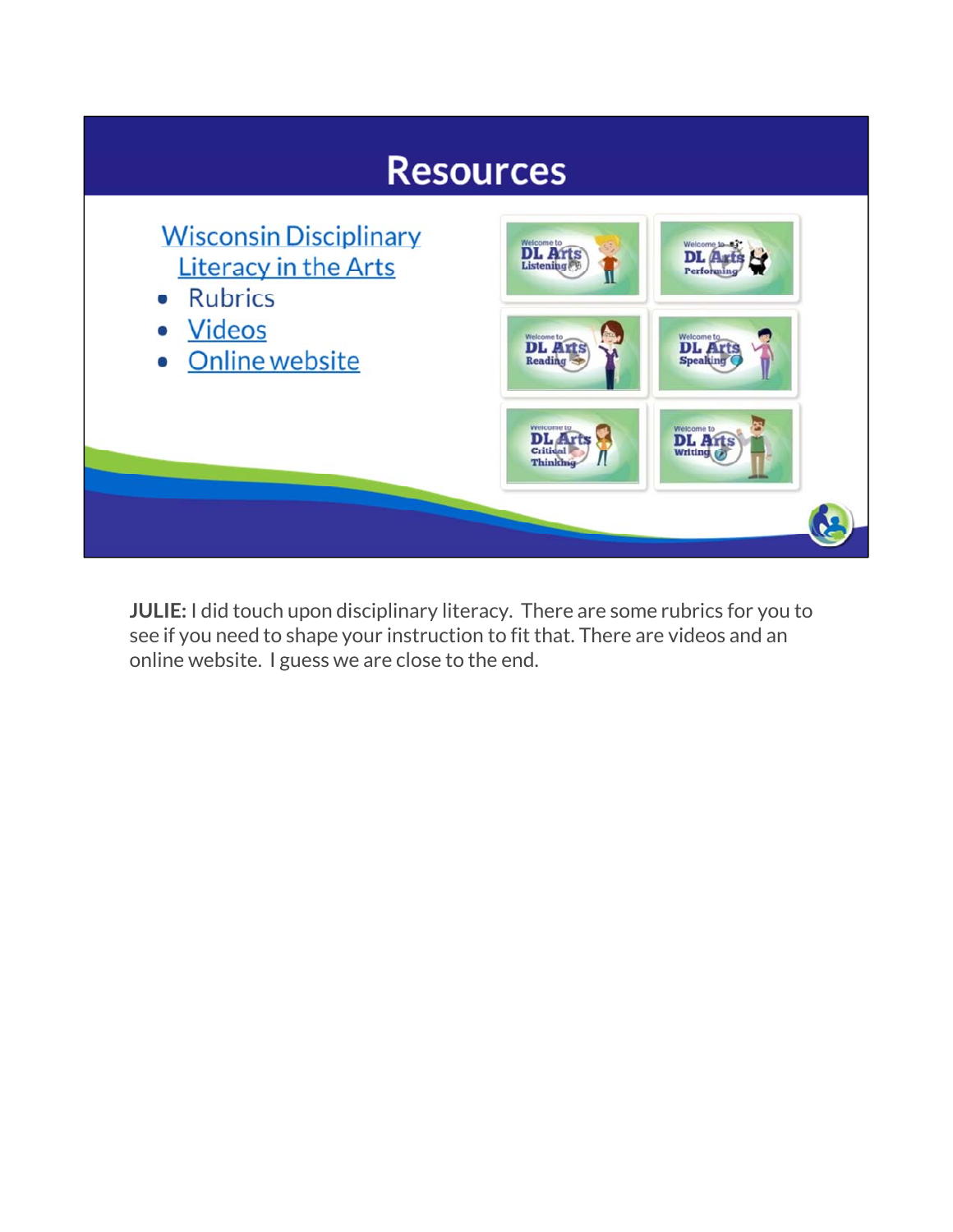

**JULIE:** Any other questions or things that we could share? I will get us back to the second slide.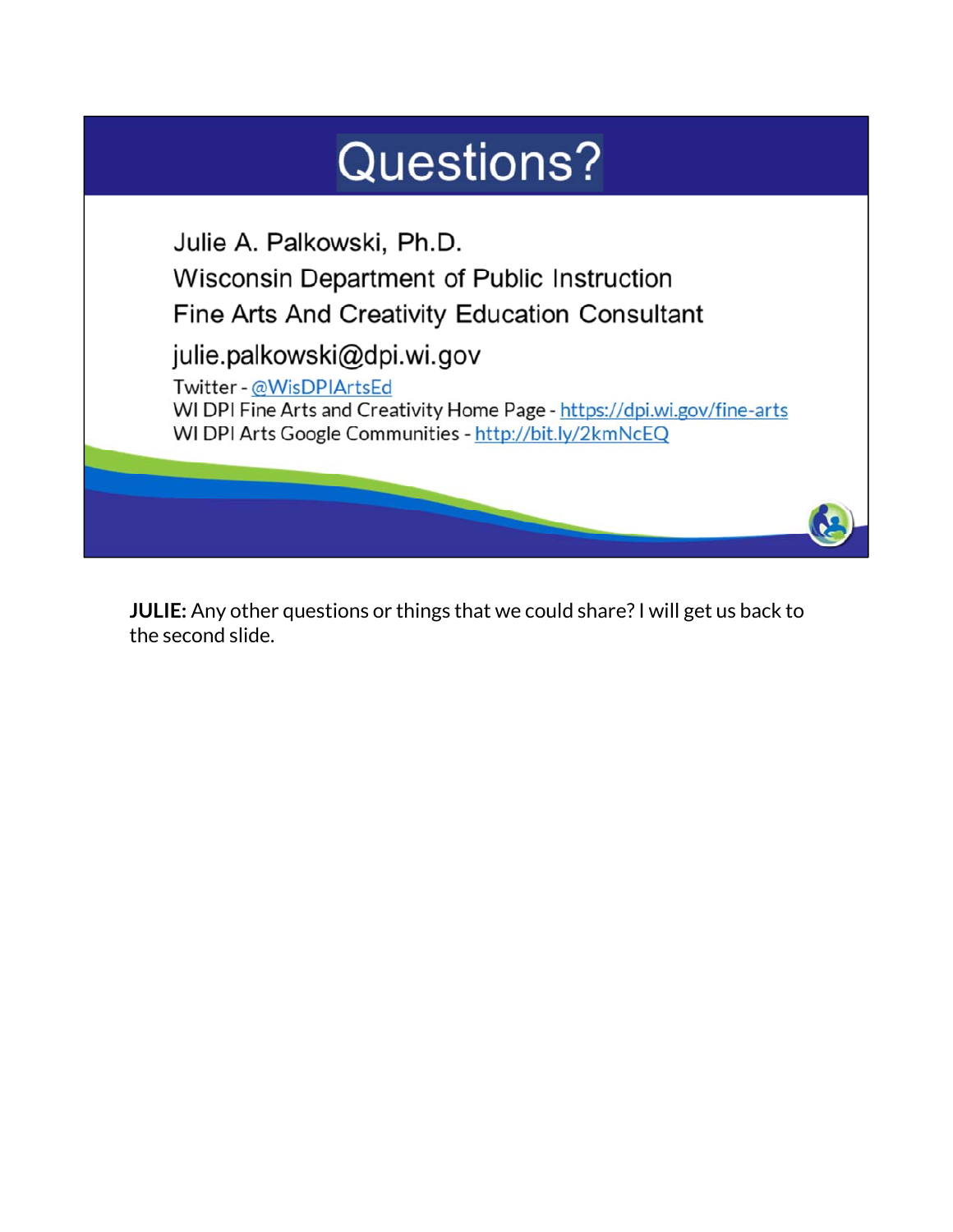### **Presenters**



Kristi Ross-Clausen, **AWTE President** 



Adam Jacobi. **Executive Director** Wisconsin High School Forensic Association



Julie Palkowski, Education Consultant Wisconsin Department of Public Instruction

KRISTI: I do want to share that we do realize that this is new and in some ways it is a change in what has been happening in the arts in general in high schools for a long time. We know have schools with their own performing arts centers and they are hosting outside groups, and they are using students to put on those shows, and that is wonderful. It's a fantastic opportunity for students and the community, but we need to make sure that people are doing it well and productively, and safely, and intelligently. So, if you have questions on that, talk to Julie, talk to me. We're happy to help you find those resources. . .

JULIE: Absolutely, and I am going to go to the last slide.